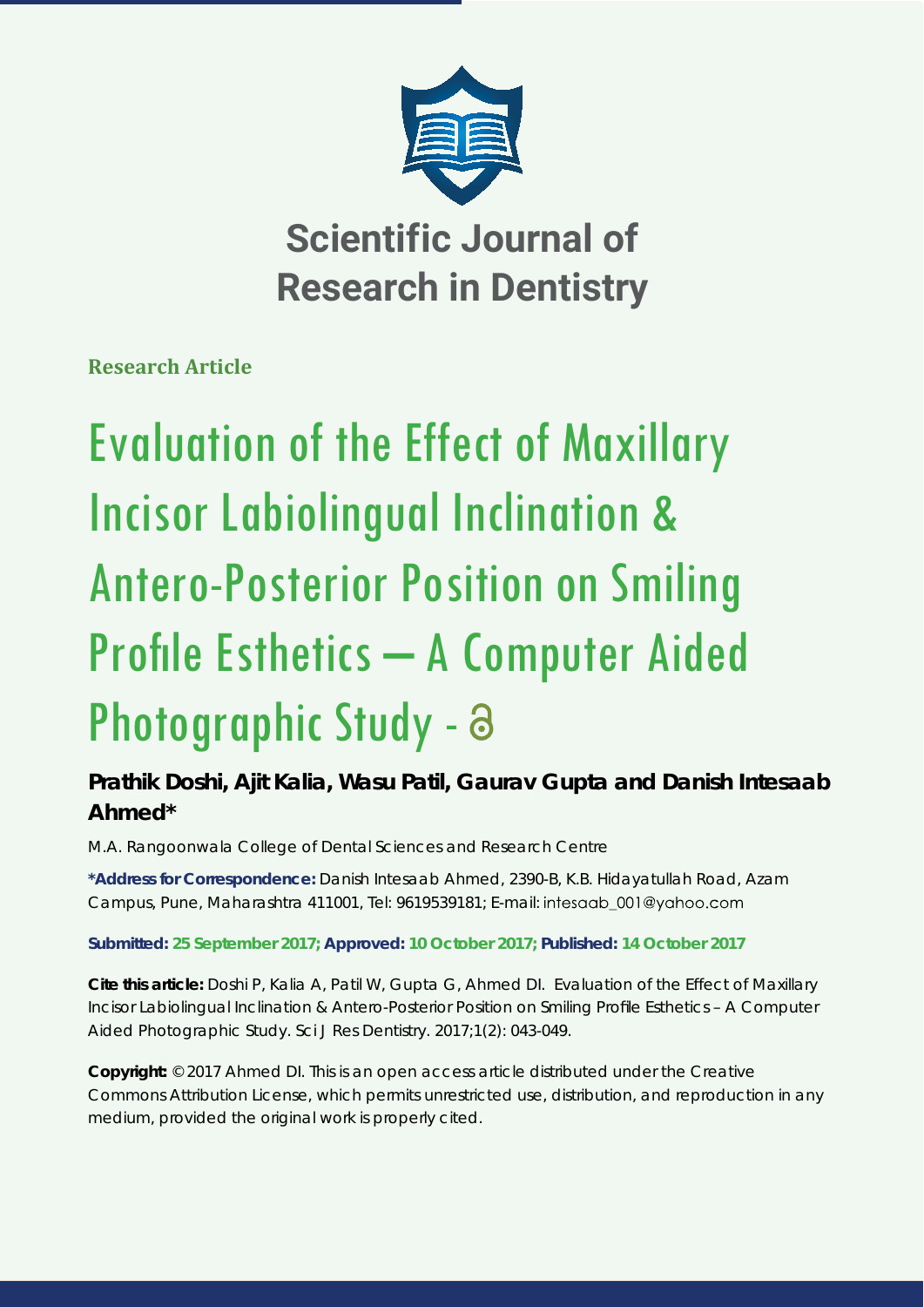#### **ABSTRACT**

**Objective**: To test the null hypothesis that there was no effect of maxillary incisor labiolingual inclination and Anteroposterior (AP) position on smiling profile esthetics in young adult females.

**Sample population**: Subjects to be screened were young adult females from Indian population.

**Subject and method**: A total of 5 subjects were selected after screening Indian population for the study. A total of 145 images of 5 subjects were assessed by each member of professional and non-professional groups. Professional group consist of 10 orthodontists of age group 28-35 years & non-professional group consist of 10 laypersons of age group 28-35 years.

Results: the average ratings for overall images (all images combined) did not differ significantly between orthodontists and laypersons. (*P-value > 0.05*). The overall distribution of attractiveness significantly differs across various types of images (*P-value < 0.001*) Depending on rating received images were grouped as most attractive, attractive, interim attractive, relatively unattractive and unattractive.

**Conclusion:** This study concludes that there is an effect of maxillary incisor labiolingual inclination and Anterioposterior (AP) position on smiling profile esthetics in young adult females selected from Indian population

#### **INTRODUCTION**

 In persons with facial harmony, there is a correlation between the prominence and the inclination of the forehead and the Antero-Posterior (AP) positions of the teeth and jaws Maxillary incisor labiolingual inclination and Anteroposterior (AP) position have a key effect on the appearance of the smiling profile [1]. To improve the prediction of the most proper position of the maxillary incisors, many cephalometric and profilometric measurements have been suggested.

The maxillary incisors, when displayed, should be considered a part of the face both from the frontal and lateral perspectives. Contemporary orthodontic diagnosis includes assessing the display of the maxillary incisor teeth from the frontal perspective. In profile, however, the maxillary incisors are not typically assessed with regard to how they directly relate to the face. Instead, the soft tissue drape is relied on to reflect indirectly their positions, despite the potential unreliability of that method. Hence this study aimed to evaluate how the altered labiolingual inclination & Anterioposterior (AP) position of maxillary central incisor influence esthetics in young adult females.

#### **AIM**

The aim of this study was to evaluate the effect of maxillary incisor labiolingual inclination and Anterioposterior (AP) position on smiling profile esthetics in young adult females.

#### **OBJECTIVES**

To test the null hypothesis that there was no effect of maxillary incisor labiolingual inclination and Anteroposterior (AP) position on smiling profile esthetics in young adult females.

#### **MATERIALS AND METHODS**

#### **Equipments**

- Digital HD X-ray machine (Advapex)
- Photographic camera Canon EOS 600 DSLR
- Dolphin imaging 10.5 software
- Tracing paper(lead acetate)
- 0.35mm pencil
- Protractor,scale,set square
- Noritsu QSS 3300i Digital, High Quality Printer and Processor
- Photoshop CS6 software

**METHODS Source of data**

Subjects to be screened were young adult females from Indian population.

#### **Methods of collection of data**

**Sample size:** A total of 5 subjects meeting the above criteria were selected after screening Indian population for the study. A total of 145 images of 5 subjects were assessed by each member of professional and non-professional groups. Professional group consist of 10 orthodontists of age group 28-35 years & non-professional group consist of 10 laypersons of age group 28-35 years.

**Subject selection criteria:** The subjects with following criteria were selected.

- (1) Class I occlusion and Class I skeletal pattern.
- (2) Hard tissue cephalometric analysis were in normal range.
- (3) Soft tissue cephalometric analysis (including Ricketts' esthetic plane, Merrifield's z-angle, and measurements were within the normal range).
- (4) Facial angle and H angle within the normal range, as described by Hold away, and Nasolabial angle and maxillary lip angle within the normal range, as described by Arnett and Bergman.
- (5) Ideal maxillary incisor–to-forehead relationship, as described by Andrews and Andrews<sup>43</sup> and maxillary central incisors' Facial Axial Point (FA) on the Goal Anterior Limit Line (GALL).

Both hard & soft tissue analysis were done by using Dolphin imaging 10.5 software as well as manual tracing. (The subjects used for this study were provided the required dental treatment free of cost.)

#### **Taking the Photographs**

Right lateral profile photographs were taken for 5 patients with a digital camera under standard conditions by the same operator using a Canon EOS 600DSLR Camera having,18 Megapixels, image sensor 22.3X14.9mm,APS-C,CMOS type with maximum output resolution of 5184X3456, macro lens 18-55mm with image stabilizer, 0.25 meters oblique 8 feet, light sensitivity of 6400 ISO. The camera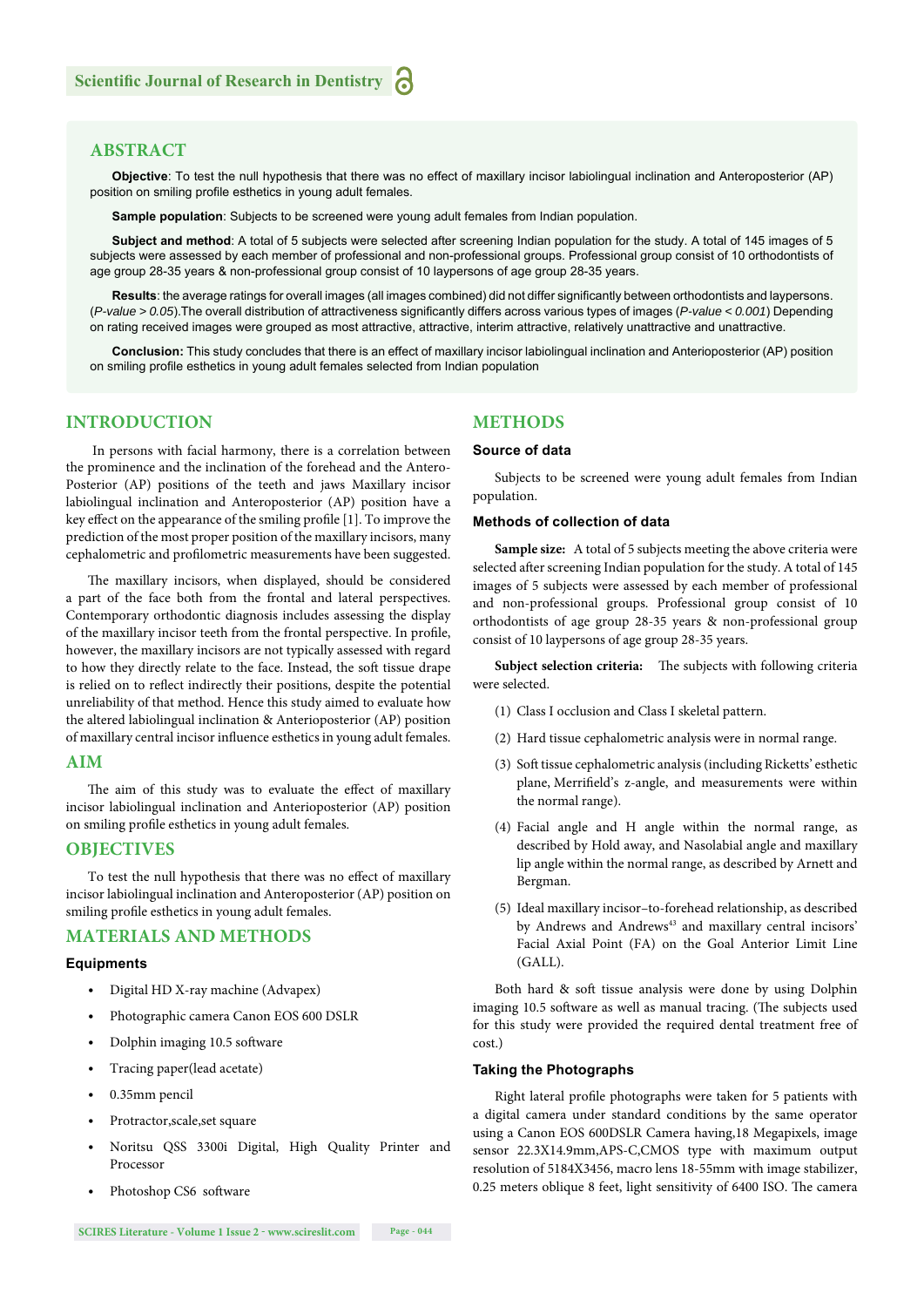was mounted to a frame set at a fixed distance of 36 inches between the lens and the subject. The patient was then asked to bodily turn to their left and asked to sit on a stool looking at vertical mirror and thus having a right profile side facing the clinician. The head should be in Natural Head Position, with their eyes fixed horizontally. Natural Head Position recorded with the help of fluid level device.<sup>92</sup> Light or Bright background, free of shadows and distractions was used. Before taking the smiling image, the photographer instructed the patient to "smile". Social or forced smile of the patient was captured due to its reproducibility in the natural head position.

The first profile photo was taken with a natural facial expression, for use in the profilometric assessment. The second profile photo was taken with a full smiling expression with a small 100-mm ruler was fixed above the head of the subject on the facial sagittal plane. The second profile photo was used for subsequent computer-aided image alterations. All the photographs were taken during day time, at 11 a.m., IST.

#### **Image alteration**

The subject's repeatable smiling profile photographs were altered with the Photoshop CS6 digital imaging program to obtain four series comprising 29 smiling profile photographs.

- $(A)$  The maxillary incisor labiolingual inclination was altered while FA will be kept unchanged on GALL, as the maxillary incisor was inclined labially by  $5^{\circ}$ ,  $10^{\circ}$ , and  $15^{\circ}$  and lingually by 5<sup>0</sup>, 10<sup>0</sup>, and 15<sup>0</sup>, respectively. There were seven images, including the original smiling profile photo, in the first series.
- (B) The maxillary incisor was moved in a horizontal plane with the incisor AP position altered. The maxillary incisor was moved anteriorly by 1 mm, 2 mm, 3 mm, and 4 mm and posteriorly by 1 mm, 2 mm, 3 mm, and 4 mm, respectively. There were eight images in the second series. For retrusive simulations, the maxillary lip was moved at labrale superius at 1:2 to tooth movement; for protrusive simulations, the maxillary lip was moved at labrale superius at 1:3 to tooth movement.
- (C) The smiling profile photo with maxillary incisor 2 mm anterior was altered. The maxillary incisor was inclined labially by  $5^0$ ,  $10^0$ , and  $15^0$  and lingually by  $5^0$ ,  $10^0$ , and  $15^0$ , respectively, with FA 2 mm anterior to GALL. Another image was gained through alteration of the maxillary incisor labiolingual inclination with FA on GALL. There were seven images in the third series.
- (D) The smiling profile photo with maxillary incisor 2 mm posterior was altered, just as in the third series. There were also seven images in the fourth series.

Image alteration was done by using photoshop CS6 digital imaging program. In that pen tool was used for cutting desired area then cropping selected area & rotating at specified inclinations to achieve desired alterations of inclinations.

For anterioposterior alterations, again using same tool desired area was cropped & did the protrusive & retrusive alterations in images.

#### **Printing of the photographs**

These digital images with 300 dpi resolution in JPEG format with a size of  $10 \text{cm} \times 15 \text{cm}$  (4 x 6 inch) were printed using Noritsu

QSS 3300i Digital, High Quality Printer and Processor separately on Photo Quality Matte Paper with 180 GSM thickness.

#### **Rating of photographs**

A total of 20 judges (i.e. 10 Orthodontists, 10 Laypersons) received the profile photographs while seated and were asked to mark his or her assessments of the facial attractiveness of the subject on the 100 mm visual analogue scales, which were anchored by the descriptors "Least Attractive" (0) and "Most Attractive" (100). Visual analogue scales have been found to provide rapid, convenient, valid, reproducible, and representative ratings of dental and facial appearance. Each judge was asked to view each photograph for 30 seconds. The judges were given specific instructions on the use of the scale but no images with which to practice. No specific information was given regarding the faces they were to see. Each judge was asked to rate the attractiveness of the photographs on whatever criteria he or she deemed important and enter the ratings in evaluation sheet.

#### **Data analysis**

Descriptive statistical analysis was carried out in the present study to explore the distributions of ratings given by two groups of observers. Data on ratings (VAS) were presented with Mean and Standard Deviation across several types of images assessed. Higher mean ratings score indicated better appreciation and vice-versa for all the images.

#### **RESULTS**

- 1) The average ratings for the images (image nos:  $1, 3, 4, 6, 8$ , 9, 13, 15, 16, 19, 20, 23, 24, 25, 26, 27 and 28) is significantly different between two groups of Observers (P-value < 0.05 for all).
- 2) Orthodontists gave significantly higher ratings for the images (image nos: 1, 3, 6, 13, 15, 16, 19, 20, 23, and 26) compared to the Lay persons (P-value  $< 0.05$  for all).
- 3) Lay persons gave significantly higher ratings for the images (image nos: 4, 8, 9, 24, 25, 27 and 28) compared to the Orthodontists (P-value < 0.05 for all).
- 4) The average ratings for the images (image nos:  $2, 5, 7, 10$ , 11, 12, 14, 17, 18, 21, 22, and 29) did not differ significantly between two groups of Observers (P-value > 0.05 for all).
- 5) The average ratings for overall images (all images combined) did not differ significantly between two groups of Observers (Orthodontists Mean Ratings = 68.26 v/s Lay persons Mean Ratings =  $68.00$ ) (P-value > 0.05).
- 6) 6)The overall distribution of attractiveness significantly differs across various types of images (P-value  $< 0.001$ ).8)
- 7) The most attractive images being image no's: 2, 16, 9, 10, 1 and 18 by both the groups of raters (>90.0% ratings as Most Attractive – Score >75.0).
- 8) The most unattractive images being image no's: 7, 8, 21, 22, 23, and 29 by both the groups of raters (>75% ratings as Unattractive – Score < 60.0).

#### **TO SUMMARIZE**

The average ratings for overall images (all images combined) did not differ significantly between orthodontists and laypersons. (P-value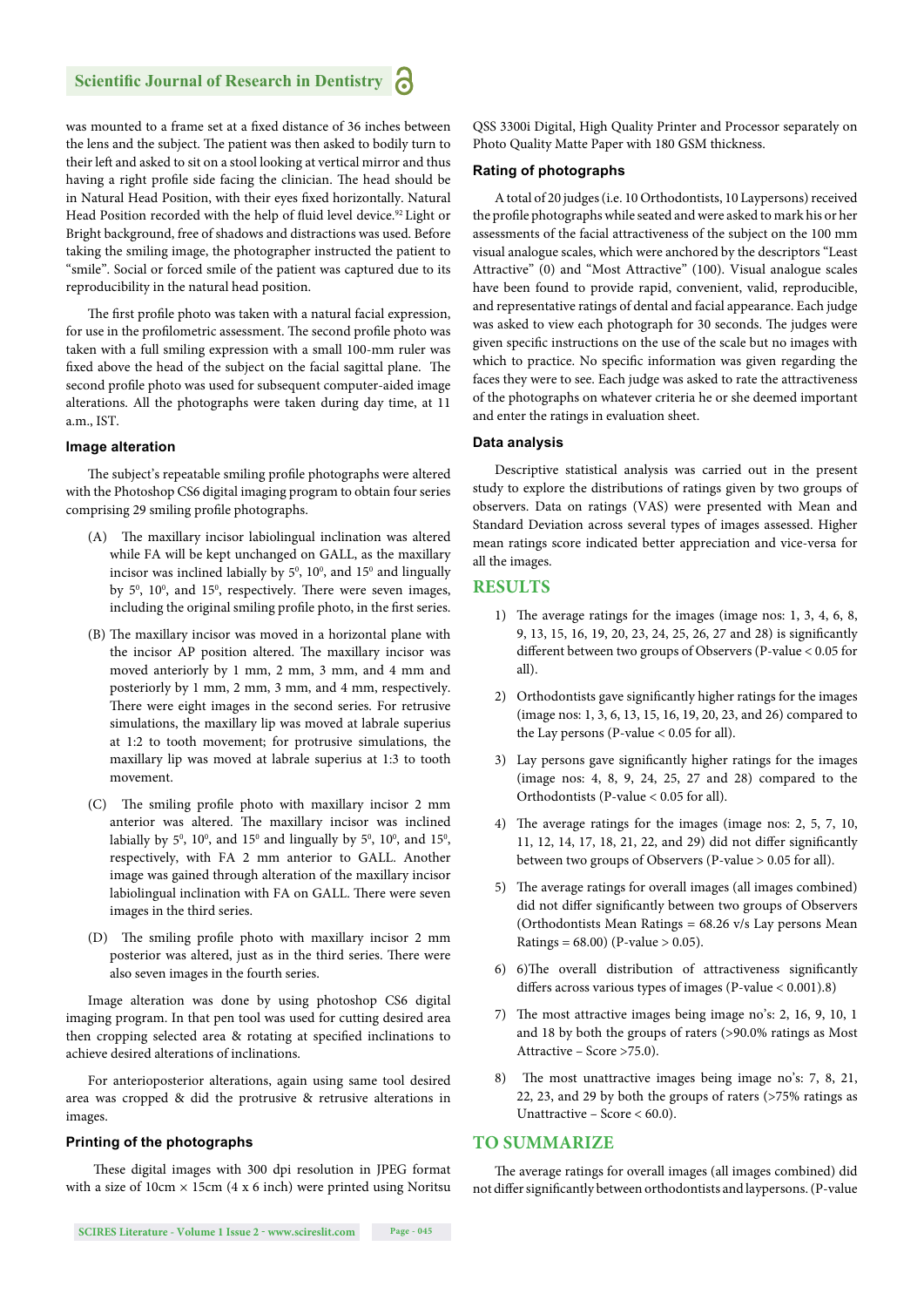

**Figure 1:** Landmarks.

|                         | VAS (mm)               | 100 |
|-------------------------|------------------------|-----|
| <b>LEAST ATTRACTIVE</b> | <b>MOST ATTRACTIVE</b> |     |



| Figure 3: A, B, C, D Stands for Different Image Alterations with Image Codes. |
|-------------------------------------------------------------------------------|
|-------------------------------------------------------------------------------|

| Table 1: Images Alterations with Corresponding Image Codes. |                                           |  |  |
|-------------------------------------------------------------|-------------------------------------------|--|--|
| <b>Image Code</b>                                           | <b>Image Alterations</b>                  |  |  |
| 1                                                           | +2mm protrusion                           |  |  |
| $\overline{2}$                                              | Normal                                    |  |  |
| 3                                                           | -15 <sup>°</sup> lingual                  |  |  |
| 4                                                           | $+5^{\circ}$ labial                       |  |  |
| 5                                                           | +4mm protrusion                           |  |  |
| 6                                                           | +2mm protrusion, +10° labial              |  |  |
| 7                                                           | -3mm retrusion                            |  |  |
| 8                                                           | +2mm protrusion, +15 <sup>0</sup> labial  |  |  |
| 9                                                           | -5 <sup>°</sup> lingual                   |  |  |
| 10                                                          | -10 $^{\circ}$ lingual                    |  |  |
| 11                                                          | -2mm retrusion, -15 <sup>°</sup> lingual  |  |  |
| 12                                                          | $+100$ labial                             |  |  |
| 13                                                          | -2mm retrusion, -10 <sup>°</sup> lingual  |  |  |
| 14                                                          | -2mm retrusion                            |  |  |
| 15                                                          | -2mm retrusion, +10°labial                |  |  |
| 16                                                          | +2mm protrusion, -5 <sup>o</sup> lingual  |  |  |
| 17                                                          | +2mm protrusion, -10 <sup>°</sup> lingual |  |  |
| 18                                                          | +1mm protrusion                           |  |  |
| 19                                                          | +2mm protrusion, +5 <sup>o</sup> labial   |  |  |
| 20                                                          | +3mm protrusion                           |  |  |
| 21                                                          | -4mm retrusion                            |  |  |
| 22                                                          | $+15^{\circ}$ labial                      |  |  |
| 23                                                          | -2mm retrusion, +15° labial               |  |  |
| 24                                                          | -1mm retrusion                            |  |  |
| 25                                                          | -2mm retrusion, -5 <sup>°</sup> lingual   |  |  |
| 26                                                          | +2mm protrusion, -15° lingual             |  |  |
| 27                                                          | -2mm retrusion, +5° labial                |  |  |
| 28                                                          | +2mm protrusion FA on GALL                |  |  |
| 29                                                          | -2mm retrusion FA on GALL                 |  |  |

 $> 0.05$ ). The overall distribution of attractiveness significantly differs across various types of images (P-value < 0.001) Depending on rating received images were grouped as most attractive, attractive, interim attractive, relatively unattractive and unattractive.

#### **DISCUSSION**

Most patients seek orthodontist mainly for two reasons, first is the presence of any facial deformity or disharmony and the second is malalignment of teeth, and sometimes even both.

Edward J. Foster [2], had conducted a similar study to find out the common basis for judging the facial beauty. His study concluded that the diversified groups from the study do seem to share a common esthetic standard for the posture of lips in protruded cases. Also, fuller lips were more accepted in case of younger ages by the groups. For adult males, all groups but orthodontists preferred lips located back of the stated mean values for the E and H line. A straighter male profile was preferred as compared to 3mm fuller profile for females was accepted by most of the groups.

Sarver and Ackerman [3] stated while enlightening the reemergence of esthetic paradigm that, extending the soft tissue envelope by expanding dental arches to increase hard tissue support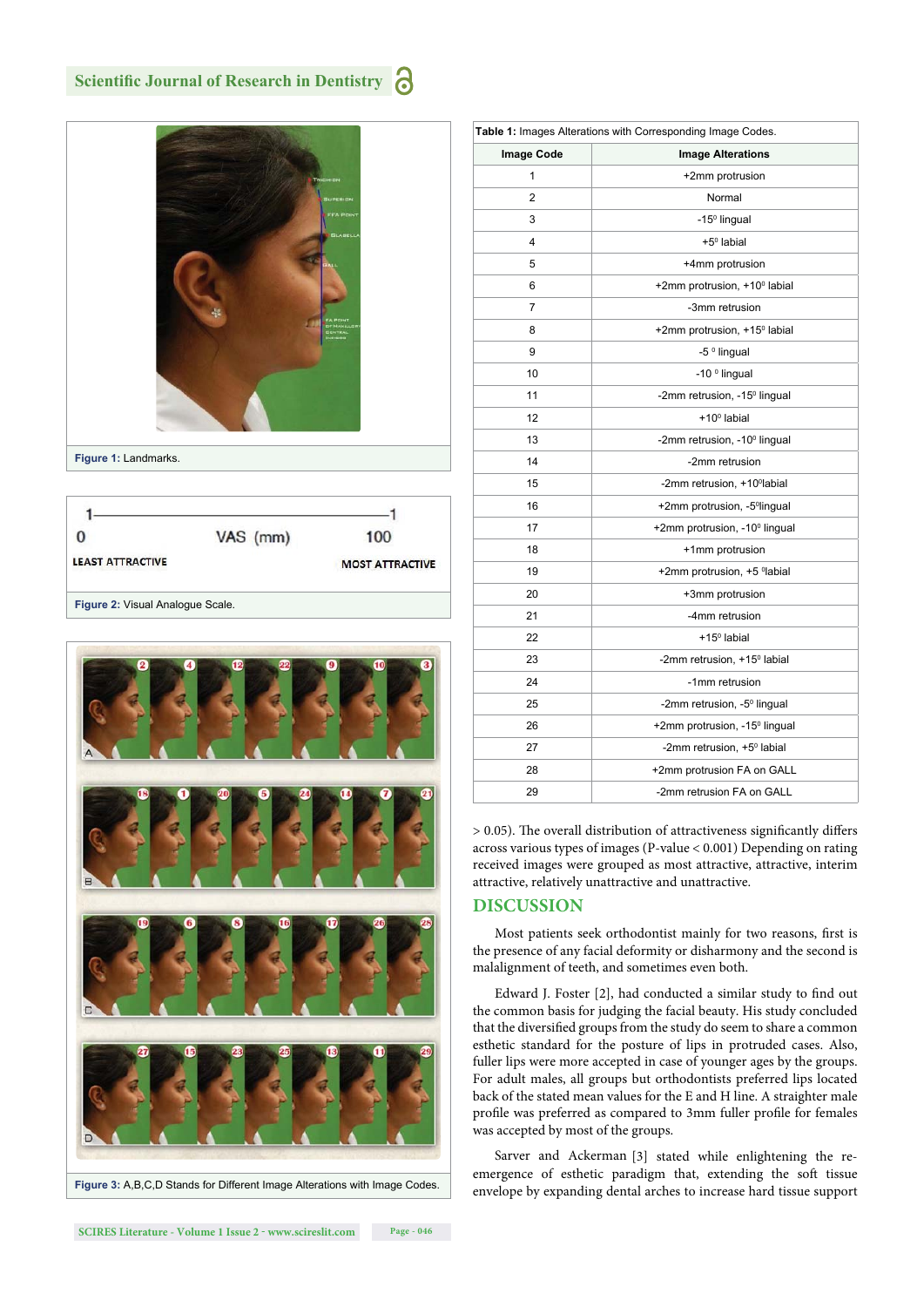## **Scientific Journal of Research in Dentistry**

| Image ID                | No.of images | Mean  | <b>Std.Deviation</b> | <b>Minimum</b> | Maximum |
|-------------------------|--------------|-------|----------------------|----------------|---------|
| $\mathbf{1}$            | 100          | 79.00 | 4.266                | 73             | 89      |
| $\sqrt{2}$              | 100          | 83.55 | 4.074                | 76             | 93      |
| $\mathsf 3$             | 100          | 70.05 | 2.801                | 64             | 77      |
| $\overline{\mathbf{4}}$ | 100          | 73.02 | 3.156                | 70             | 83      |
| 5                       | 100          | 62.87 | 3.786                | 57             | 72      |
| $\,6$                   | 100          | 66.77 | 3.478                | 59             | 75      |
| $\boldsymbol{7}$        | 100          | 57.00 | 5.980                | 50             | 72      |
| 8                       | 100          | 57.76 | 6.641                | 48             | 73      |
| 9                       | 100          | 82.54 | 5.340                | 74             | 94      |
| 10                      | 100          | 78.41 | 3.755                | 72             | 86      |
| 11                      | 100          | 64.43 | 4.038                | 51             | 74      |
| 12                      | 100          | 65.41 | 4.757                | 51             | 75      |
| 13                      | 100          | 66.71 | 3.026                | 60             | 74      |
| 14                      | 100          | 64.66 | 3.707                | 60             | 74      |
| 15                      | 100          | 64.74 | 5.038                | 51             | 75      |
| 16                      | 100          | 83.58 | 4.789                | 75             | 95      |
| 17                      | 100          | 75.15 | 2.683                | 73             | 83      |
| 18                      | 100          | 77.31 | 3.678                | 72             | 86      |
| 19                      | 100          | 74.34 | 3.669                | $70\,$         | 84      |
| $20\,$                  | 100          | 69.83 | 3.785                | 63             | 79      |
| 21                      | 100          | 51.16 | 6.527                | 41             | 67      |
| 22                      | 100          | 54.43 | 6.114                | 47             | 70      |
| 23                      | 100          | 56.91 | 7.088                | 47             | 73      |
| 24                      | 100          | 67.74 | 3.889                | 58             | 77      |
| 25                      | 100          | 75.04 | 3.256                | 71             | 84      |
| 26                      | 100          | 65.56 | 3.115                | 58             | 73      |
| 27                      | 100          | 70.45 | 3.151                | 63             | 79      |
| 28                      | 100          | 66.09 | 2.927                | 59             | 74      |
| 29                      | 100          | 51.32 | 6.760                | 41             | 67      |
| Overall                 | 2900         | 68.13 | 10.088               | 41             | 95      |

Higher the mean score better the appreciation and vice-versa.

for the lips and cheeks or enlarging the facial skeleton surgically to increase hard tissue support, usually is more esthetic than the reverse, especially when the effects of aging are considered. Greater soft tissue fullness gives a more youthful appearance.

This study was done on subjects selected from Indian population, the subject used for photographic alteration exhibited excellent adherence to the accepted hard and soft tissue normative values, and the crown axial line of her central incisors was on GALL that is ideal maxillary incisor-to-forehead relationship, as described by Andrews and Andrews [4].

#### **Harmonious Smiling Profiles**

The average scores of the relatively attractive group, Group A were all greater than 75, including numbers (Image codes) 9, 2, 16, 18, 1, and 10. The smiling profile with the highest score was the one with incisors with  $5^{\circ}$  of lingual inclination with FA on GALL (Image Code 9). The average scores of the acceptable group, Group B, were all greater than 70, including numbers  $19, 4, 17, 27$  and  $25$ . The

harmonious smiling profiles above indicated that proper protrusion of maxillary incisors (FA a head of GALL within 2 mm) would not damage the esthetics of the smiling profile if the incisors were upright. Maxillary incisor lingual inclination (within  $10<sup>0</sup>$ ) and a small degree of labial inclination were considered relatively esthetic as well.

#### **Unharmonious Smiling Profiles**

The average scores of the unattractive group, Group 1, were all less than or equal to 60, including numbers 21, 29, 22, 23, 7, and 8. The smiling profile with the lowest score was the one with incisors in 4 mm of retrusion (Image Code 21). The average scores of the relatively unattractive group, Group 2, were all lower than 65, including numbers 5, 11, 15, 14, and 12. The rest of the images belonged to the interim group, Group 3, for which the average score ranged between 65 and 70.

Those unharmonious smiling profiles above indicated that maxillary incisor retrusion of more than 1 mm would damage the smiling profile esthetics even if the incisors were upright. However,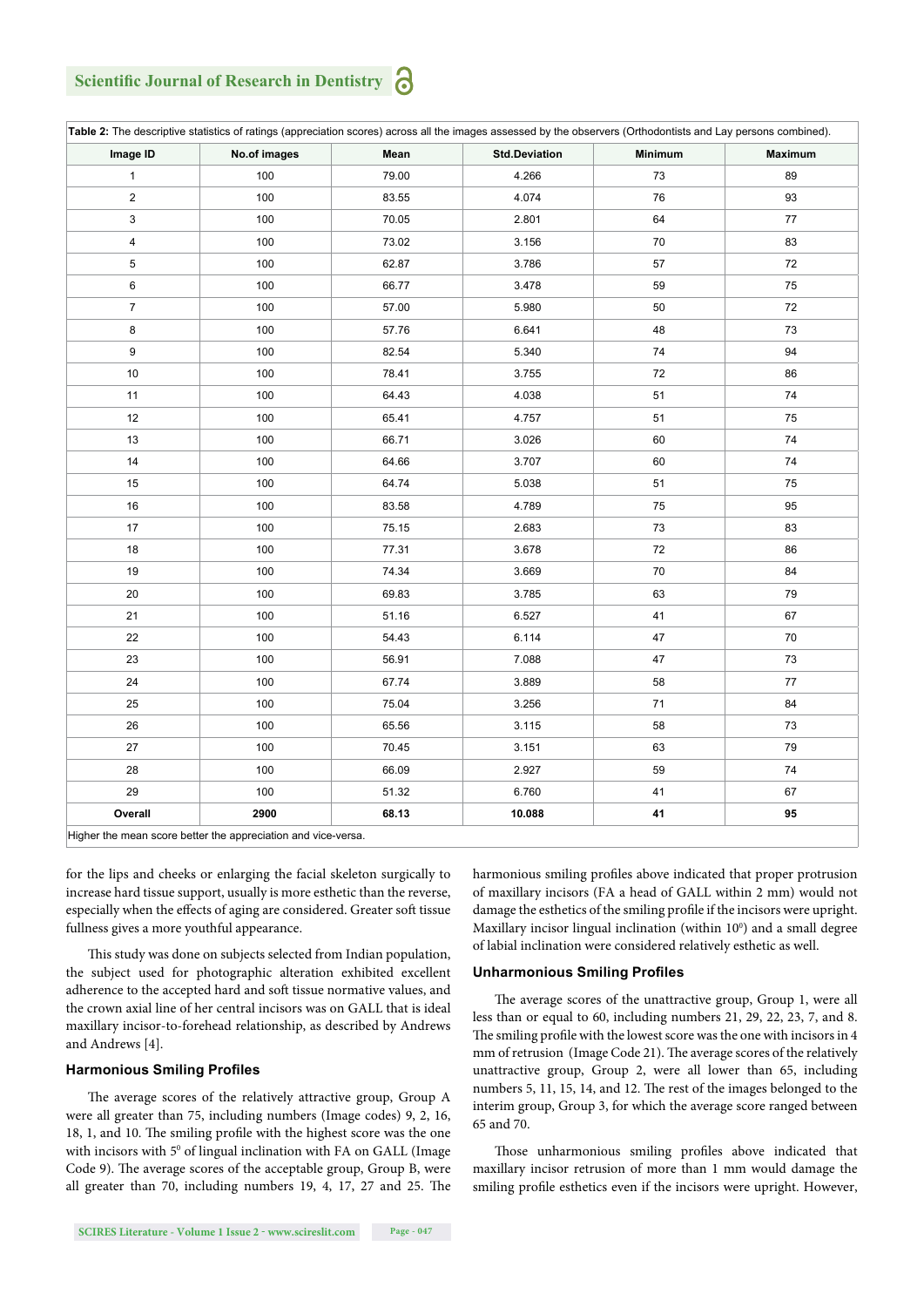### **Scientific Journal of Research in Dentistry**

| Image ID                |                |                |             | Most Attractive (>75) Attractive (70 to 75) Interim Attractive (65 to 70) Relatively unattractive (60 to 65) | Unattractive (<60)      | <b>Total</b> |
|-------------------------|----------------|----------------|-------------|--------------------------------------------------------------------------------------------------------------|-------------------------|--------------|
| $\mathbf{1}$            | 93             | $\overline{7}$ | 0           | 0                                                                                                            | 0                       | 100          |
| $\sqrt{2}$              | 100            | 0              | 0           | $\pmb{0}$                                                                                                    | $\pmb{0}$               | 100          |
| 3                       | 12             | 33             | 54          | $\mathbf{1}$                                                                                                 | $\pmb{0}$               | 100          |
| $\overline{\mathbf{4}}$ | 23             | 77             | 0           | 0                                                                                                            | $\pmb{0}$               | 100          |
| 5                       | $\pmb{0}$      | 10             | 14          | 62                                                                                                           | 14                      | 100          |
| 6                       | 4              | 16             | 62          | 17                                                                                                           | $\mathbf{1}$            | 100          |
| $\boldsymbol{7}$        | $\pmb{0}$      | 9              | 6           | 3                                                                                                            | 82                      | 100          |
| 8                       | $\pmb{0}$      | 10             | 11          | 12                                                                                                           | 67                      | 100          |
| 9                       | 98             | $\mathbf{2}$   | 0           | 0                                                                                                            | $\pmb{0}$               | 100          |
| $10$                    | 94             | 6              | 0           | $\pmb{0}$                                                                                                    | 0                       | 100          |
| 11                      | $\pmb{0}$      | 15             | 15          | 66                                                                                                           | $\overline{\mathbf{4}}$ | 100          |
| 12                      | $\mathbf{1}$   | 18             | 27          | 51                                                                                                           | 3                       | 100          |
| 13                      | $\pmb{0}$      | 17             | 66          | 17                                                                                                           | $\mathbf 0$             | 100          |
| $14$                    | $\pmb{0}$      | 15             | 24          | 61                                                                                                           | $\pmb{0}$               | 100          |
| 15                      | $\overline{2}$ | 19             | 25          | 45                                                                                                           | 9                       | 100          |
| 16                      | 100            | 0              | 0           | 0                                                                                                            | $\mathbf 0$             | 100          |
| 17                      | 32             | 68             | $\pmb{0}$   | 0                                                                                                            | 0                       | 100          |
| 18                      | 91             | 9              | 0           | $\pmb{0}$                                                                                                    | $\mathbf 0$             | 100          |
| 19                      | 44             | 56             | 0           | $\pmb{0}$                                                                                                    | $\pmb{0}$               | 100          |
| 20                      | 11             | 38             | 47          | $\overline{4}$                                                                                               | $\pmb{0}$               | 100          |
| 21                      | $\pmb{0}$      | 0              | 11          | $\overline{c}$                                                                                               | 87                      | 100          |
| 22                      | $\pmb{0}$      | $\mathbf{1}$   | 8           | 9                                                                                                            | 82                      | 100          |
| 23                      | $\pmb{0}$      | 8              | 12          | 15                                                                                                           | 65                      | 100          |
| 24                      | $\overline{7}$ | 26             | 51          | 14                                                                                                           | $\boldsymbol{2}$        | 100          |
| 25                      | 46             | 54             | $\mathsf 0$ | 0                                                                                                            | $\pmb{0}$               | 100          |
| 26                      | $\mathbf 0$    | 11             | 61          | 26                                                                                                           | $\mathbf 2$             | 100          |
| 27                      | 14             | 48             | 34          | $\overline{4}$                                                                                               | $\mathsf 0$             | 100          |
| 28                      | $\pmb{0}$      | 16             | 61          | 22                                                                                                           | $\mathbf{1}$            | 100          |
| 29                      | $\mathbf 0$    | 0              | 13          | $\mathbf{1}$                                                                                                 | 86                      | 100          |

**Table 4:** The distribution of group of images with respect to the overall attractive-

| ness status (combined ratings by Orthodontists and Lay persons).                                       |                          |                                            |          |  |  |
|--------------------------------------------------------------------------------------------------------|--------------------------|--------------------------------------------|----------|--|--|
| Group code                                                                                             | Image Numbers (Group)    | <b>Overall Attractive</b><br><b>Status</b> |          |  |  |
| А                                                                                                      | 1, 2, 9, 10, 16, 18      | <b>Most Attractive</b>                     | >75      |  |  |
| в                                                                                                      | 4, 17, 19, 25, 27        | Attractive                                 | 70 to 75 |  |  |
| Е                                                                                                      | 3, 6, 13, 20, 24, 26, 28 | Interim Attractive                         | 65 to 70 |  |  |
| C                                                                                                      | 5, 11, 12, 14, 15        | <b>Relatively Unattractive</b>             | 60 to 65 |  |  |
| D                                                                                                      | 7, 8, 21, 22, 23, 29     | Unattractive                               | $50-$    |  |  |
| Image no's 15, 20 and 27 had <45% borderline preference in the respective<br>overall attractive group. |                          |                                            |          |  |  |

protrusion of less than 3 mm or less did not affect the smiling esthetics. All of the images showing  $15^{\circ}$  labial inclination of the upper incisors were considered less attractive without exception, while the ones with 10<sup>°</sup> lingual inclination were considered relatively esthetic. It was not difficult to draw the conclusion that maxillary incisor lingual inclination and protrusion were more acceptable than incisor labial inclination or retrusion.

In our study the subject met the requirement of the relationship between the maxillary incisors and the forehead, as described in Element II of the six elements of orofacial harmony. Forehead was used as a landmark for assessing the AP position of the maxillary central incisors in smiling profile. The original photo had received a relatively high score, which caused us to think that the subject's smiling profile was esthetic. Both images 29 (maxillary teeth in 2 mm of retrusion, with FA unchanged) and 28 (maxillary teeth in 2 mm of protrusion, with FA unchanged) did not belong to the relatively attractive or acceptable group, even though FA of the incisors was still on GALL.

On the other hand, incisor protrusion of less than 3 mm did not affect the smiling esthetics. This finding indicates that although the AP position of the incisors was important to the facial harmony, a small amount of the anterior movement of the maxillary incisors would not damage the smiling profile esthetics. However, improper labiolingual inclination of the upper incisors could easily ruin the pleasing appearance. Of all the factors related to a balanced smiling profile, one can easily be controlled by orthodontists— the labiolingual inclination of the maxillary incisors.